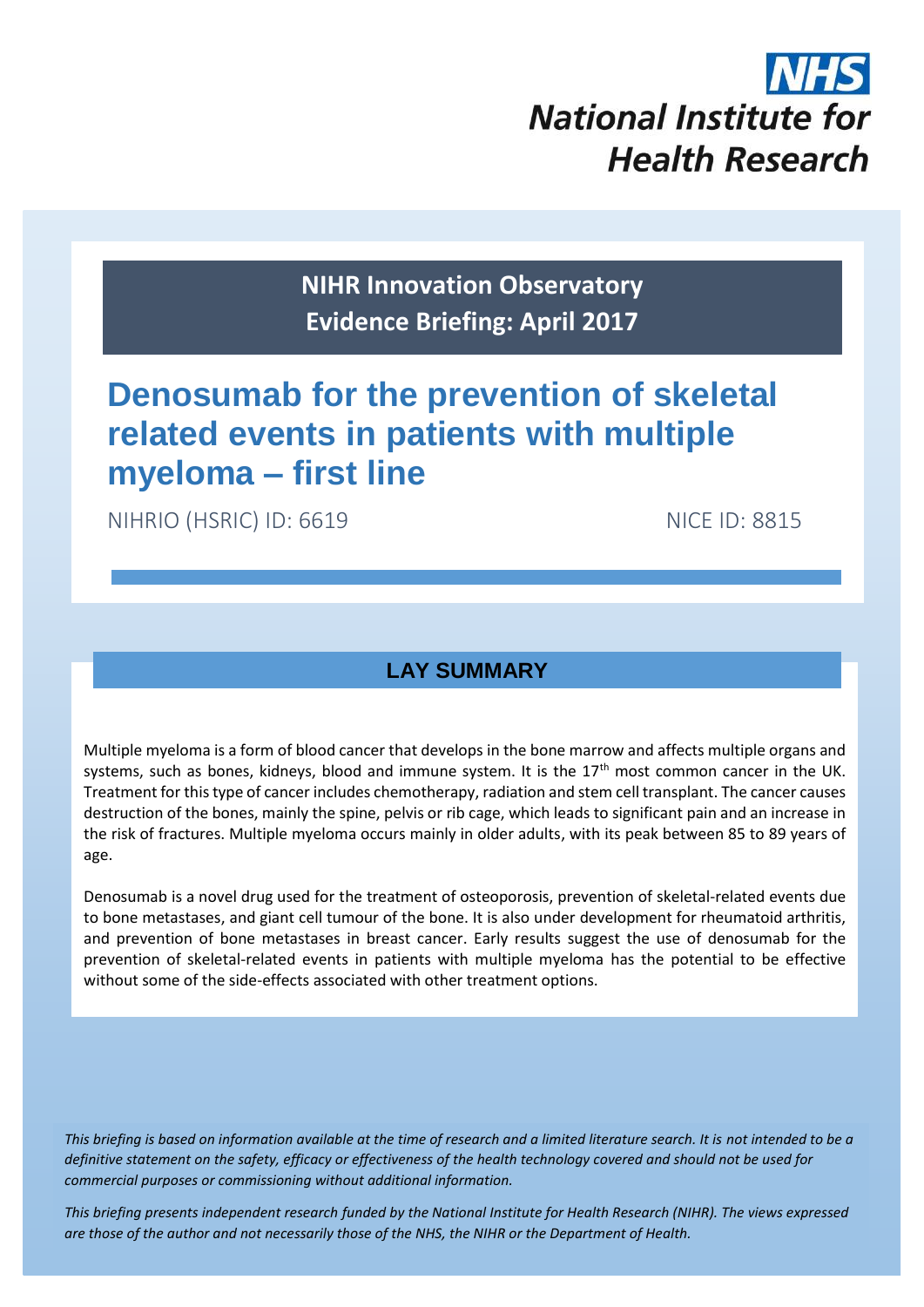# **TARGET GROUP**

Multiple myeloma – first line, prevention of skeletal related events

# **TECHNOLOGY**

## **DESCRIPTION**

Denosumab [AMG 162; AMG-162; AMGN-0007; anti-OPGL MAb, Amgen; denosumab; Pralia; Prolia; Ranmark; Xgeva] is a fully-human IgG2 MAb against Receptor activator of nuclear factor kappa-B ligand (RANKL, osteoprotegerin ligand), developed by Amgen for the treatment of osteoporosis, skeletal-related events (SREs) due to bone metastases, and giant cell tumour of the bone. It is also under development for rheumatoid arthritis (RA) and prevention of bone metastases in breast cancer. RANKL is involved in bone resorption by osteoclasts.

## **INNOVATION and/or ADVANTAGES**

If licenced for multiple myeloma denosumab will offer an alternative therapy to bisphosphonates for the prevention of skeletal related events (SRE). It is not associated with renal toxicity.

## **DEVELOPER**

Amgen Ltd.

# **AVAILABILITY, LAUNCH or MARKETING**

It is currently in Phase III trials.

Denosumab 60 mg every 6 months is currently licenced in the EU for the treatment of osteoporosis in postmenopausal women at increased risk of fractures, as well as for the treatment of bone loss associated with hormone ablation in men with prostate cancer at increased risk of fractures. Denosumab 120 mg every 4 weeks is currently licenced in the EU for the prevention of skeletal-related events in adult patients with bone metastases associated with solid tumours, as well as for the treatment of giant cell tumour of the bone in adults or skeletally mature adolescents that is unresectable or where surgery is likely to result in severe morbidity.

# **PATIENT GROUP BACKGROUND**

Multiple myeloma is a form of blood cancer that develops in the bone marrow. Myeloma is a malignancy of the plasma cells which normally produce immunoglobulin; abnormal immunoglobulin, produced by myeloma cells, interferes with normal blood cell production. It is the 17<sup>th</sup> most common cancer in the UK, affecting multiple organs and systems, such as bones, kidneys, blood and immune system.<sup>1</sup> It is often found in multiple places in the body, hence the name multiple myeloma. Myeloma blood cancer treatment may include chemotherapy, radiation and stem cell transplant.<sup>2</sup>

Bone lesions from multiple myeloma are the primary cause of bone pain. The condition destroys the bones, primarily affecting the spine, pelvis and rib cage. Damage extends from the inner bone to the outside surface of the bones. As the damage progresses it weakens the bone, causing pain and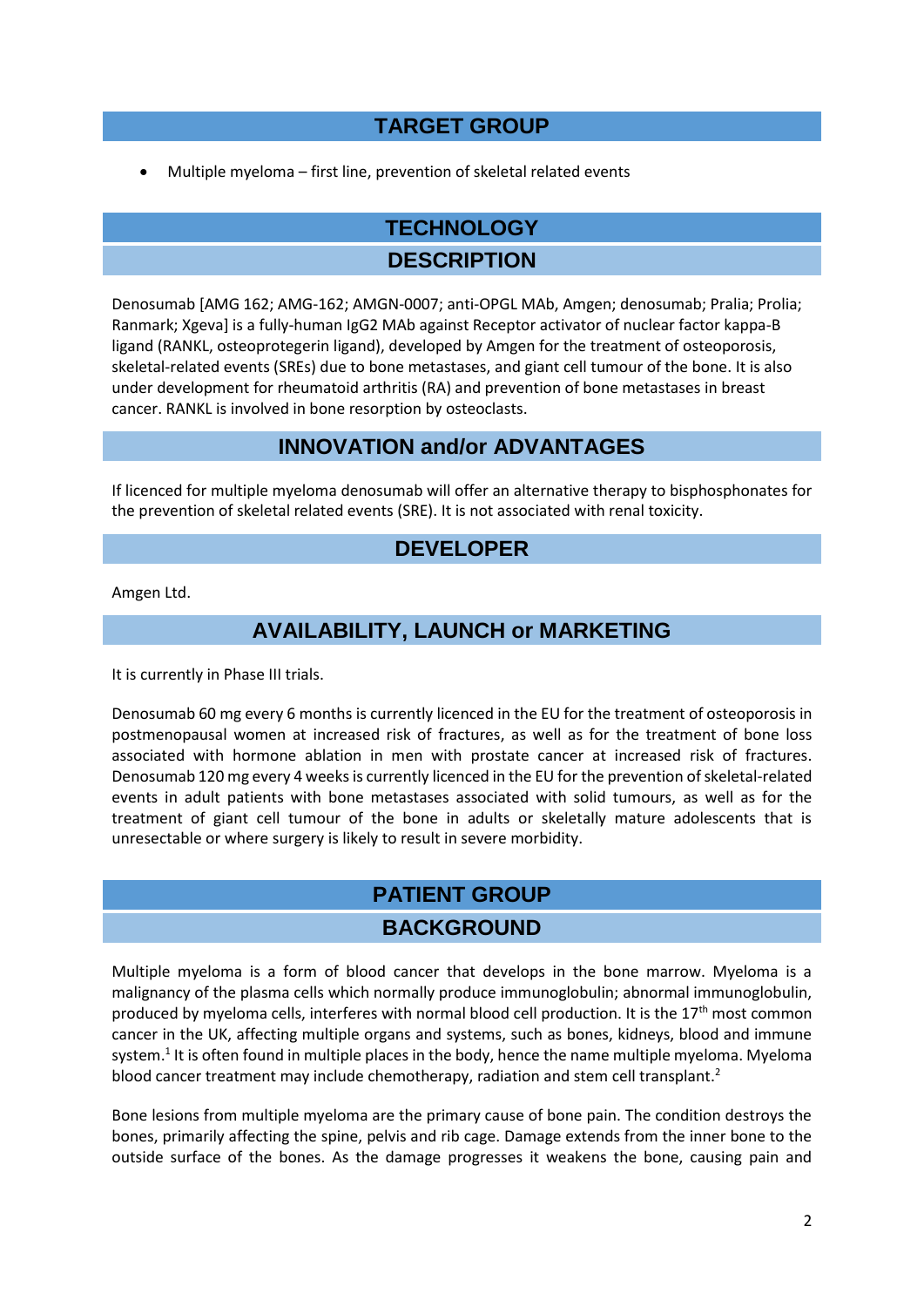increasing the risk of fractures. Of those diagnosed with multiple myeloma 85% have some degree of bone loss. The cause of multiple myeloma has not yet been identified.<sup>2</sup>

#### **CLINICAL NEED and BURDEN OF DISEASE**

A total of 5501 people were diagnosed in the UK in 2014;<sup>3</sup> diagnosis occurring more frequently in men and in people of African-Caribbean family origin.<sup>1</sup> In 2012, 39,000 cases were diagnosed across Europe. 3 It is also the second most common form of blood cancer; although only represents 2% of all cancers. <sup>4</sup> The lifetime risk of developing myeloma was around 1 in 115 for men and around 1 in 155 for women in the UK, with the majority of those affected being older adults (peak rate between 85 to 89 years of age). In 2014, there were around 2,900 myeloma deaths in the UK and is therefore the 15<sup>th</sup> most common cause of cancer death. Of those diagnosed with myeloma in England and Wales 33% survive their disease for ten or more years according to data from 2010/11.<sup>3</sup>

# **PATIENT PATHWAY RELEVANT GUIDANCE NICE GUIDANCE**

- NICE Technology appraisal guidance. Denosumab for the prevention of skeletal- related events in adults with bone metastases from solid tumours [TA265]. October 2012.
- NICE guideline. Myeloma and management [NG35]. February 2016.

## **NHS ENGLAND and POLICY GUIDANCE**

No guidance is currently available.

# **OTHER GUIDANCE**

No guidance is currently available.

## **CURRENT TREATMENT OPTIONS**

Due to non-specific symptoms, diagnosis is often delayed, leading to significant early morbidity and mortality. Effective new treatment developments have increased survival rates and improved quality of life, however, myeloma is still incurable and its management complex and challenging. Treatment increasingly involves expensive drugs and frequent hospital visits. 1

Guidelines recommend the use of bisphosphonates for the treatment of multiple myeloma bone diseases. These drugs help prevent myeloma bone disease from getting worse, decrease bone pain, and reduce the likelihood of fracture. The majority of multiple myeloma patients take these drugs, which are used at a higher dose than the bisphosphonates used to treat osteoporosis in people who do not have cancer. These higher doses of bisphosphonates are also used to treat hypercalcemia (elevated calcium levels in the blood), another common problem in myeloma. 2

Intravenous bisphosphonates are associated with serious side effects, including reduced kidney function (renal impairment) and osteonecrosis of the jaw (ONJ), a painful condition in which the jawbone is exposed. To reduce the risk of side effects, creatinine levels are monitored by blood tests. Blood tests are done before each dose of bisphosphonate therapy. <sup>2</sup> The most commonly used intravenous bisphosphonates (e.g. zoledronic acid) are contraindicated in patients with severe renal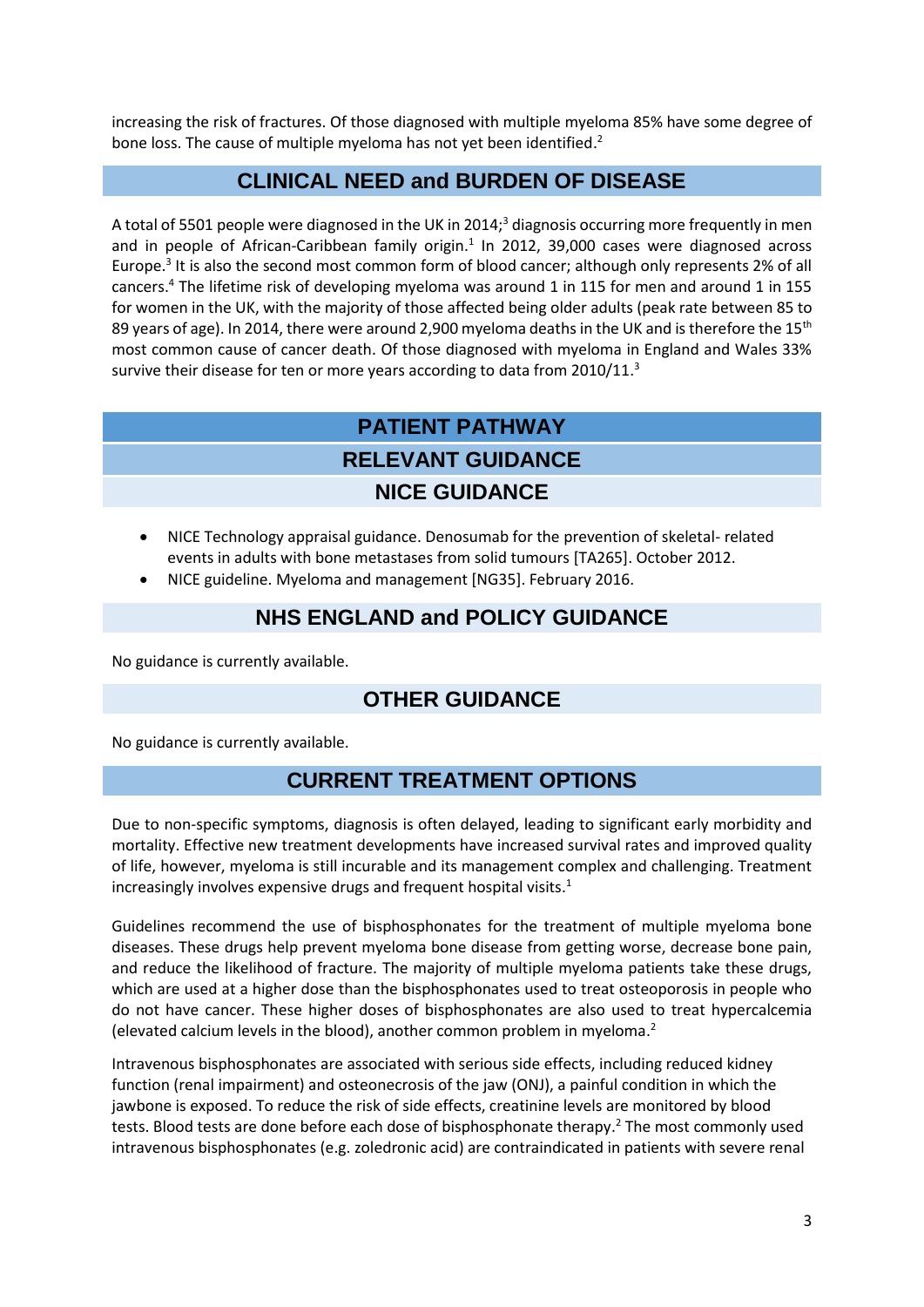impairment (CrCl <30 ml/min) and increased infusion time/dose modification is required for patients with CrCl <60 ml/min.

| <b>EFFICACY and SAFETY</b> |                                                                                                                                                       |  |  |  |  |  |
|----------------------------|-------------------------------------------------------------------------------------------------------------------------------------------------------|--|--|--|--|--|
| <b>Trial</b>               | AMGEN-20050134                                                                                                                                        |  |  |  |  |  |
|                            | NCT1345019                                                                                                                                            |  |  |  |  |  |
| <b>Sponsor</b>             | Amgen, Daiichi Sankyo Inc                                                                                                                             |  |  |  |  |  |
| <b>Status</b>              | Primary analysis reported.                                                                                                                            |  |  |  |  |  |
| <b>Source</b>              | ClinicalTrials.gov                                                                                                                                    |  |  |  |  |  |
| <b>Location</b>            | United States, Canada, Europe, Asia                                                                                                                   |  |  |  |  |  |
| <b>Design</b>              | Interventional, randomised, double-blind, multicentre study of denosumab                                                                              |  |  |  |  |  |
|                            | compared with zoledronic acid (Phase 3)                                                                                                               |  |  |  |  |  |
| <b>Participants</b>        | N=1700; Newly diagnosed with multiple myeloma with radiographic evidence                                                                              |  |  |  |  |  |
|                            | of at least one bone lesion at baseline. Participants had adequate organ                                                                              |  |  |  |  |  |
|                            | function (incl. creatinine clearance $\geq 30$ mL/min), planned to receive or was                                                                     |  |  |  |  |  |
|                            | receiving first-line primary anti-myeloma therapy.                                                                                                    |  |  |  |  |  |
| <b>Schedule</b>            | Denosumab 120 mg subcutaneous every 4 weeks plus IV placebo                                                                                           |  |  |  |  |  |
|                            |                                                                                                                                                       |  |  |  |  |  |
|                            | Or                                                                                                                                                    |  |  |  |  |  |
|                            |                                                                                                                                                       |  |  |  |  |  |
|                            | Zoledronic acid 4 mg IV over 15 minutes (adjusted for renal function) every 4                                                                         |  |  |  |  |  |
|                            | weeks plus subcutaneous placebo.                                                                                                                      |  |  |  |  |  |
| Follow-up                  | 2- year planned follow-up for overall survival once the study meets its primary                                                                       |  |  |  |  |  |
|                            | endpoint.                                                                                                                                             |  |  |  |  |  |
| Primary                    | Time to the first on-study skeletal related event (SRE) (non-inferiority test) [                                                                      |  |  |  |  |  |
| outcome                    | Time Frame: Approximately 50 months ]                                                                                                                 |  |  |  |  |  |
|                            | Until approximately 676 subjects have experienced at least one on-study SRE                                                                           |  |  |  |  |  |
|                            | (anticipated to be approximately 50 months).                                                                                                          |  |  |  |  |  |
|                            | SRE was defined as: pathological fracture, surgery to bone, radiation to bone or                                                                      |  |  |  |  |  |
|                            | spinal cord compression.                                                                                                                              |  |  |  |  |  |
| <b>Secondary</b>           | - Time to the first on-study skeletal-related event (superiority)                                                                                     |  |  |  |  |  |
| outcomes                   | - Time to the first-and-subsequent on-study skeletal-related event (superiority)                                                                      |  |  |  |  |  |
|                            | - Overall survival                                                                                                                                    |  |  |  |  |  |
|                            |                                                                                                                                                       |  |  |  |  |  |
| <b>Key results</b>         | This study met its primary endpoint of non-inferiority for time to first on-study                                                                     |  |  |  |  |  |
|                            | skeletal-related event between denosumab and ZA (HR 0.98, p=0.01). During                                                                             |  |  |  |  |  |
|                            | the primary blinded treatment period (median follow-up = $17.4$ months), the                                                                          |  |  |  |  |  |
|                            | time to first on-study SRE (primary endpoint) was similar between denosumab-                                                                          |  |  |  |  |  |
|                            | and ZA-treated patients: 43.8 percent and 44.6 percent, respectively.<br>Superiority was not demonstrated for time to first on-study skeletal-related |  |  |  |  |  |
|                            | event or time to first-and-subsequent skeletal-related events (secondary                                                                              |  |  |  |  |  |
|                            | endpoints). Overall survival was similar in both treatment arms: HR (95% CI) =                                                                        |  |  |  |  |  |
|                            | $0.90$ (0.70, 1.16); P = 0.41.                                                                                                                        |  |  |  |  |  |
| <b>Adverse effects</b>     | Overall adverse event rate was similar between treatment arms. Significantly                                                                          |  |  |  |  |  |
|                            | lower incidence of adverse events related to renal toxicity associated with                                                                           |  |  |  |  |  |
|                            | denosumab therapy compared with zoledronic acid. There were 35 (4.1%) and                                                                             |  |  |  |  |  |
|                            | 24 (2.8%) positively adjudicated events of osteonecrosis of the jaw in the                                                                            |  |  |  |  |  |
|                            | denosumab and zoledronic acid arms, respectively.                                                                                                     |  |  |  |  |  |
| <b>Expected</b>            | Primary analysis reported in March 2017 at the International Myeloma                                                                                  |  |  |  |  |  |
| reporting date             | Workshop (citation given above) . Estimated study completion March 2019.                                                                              |  |  |  |  |  |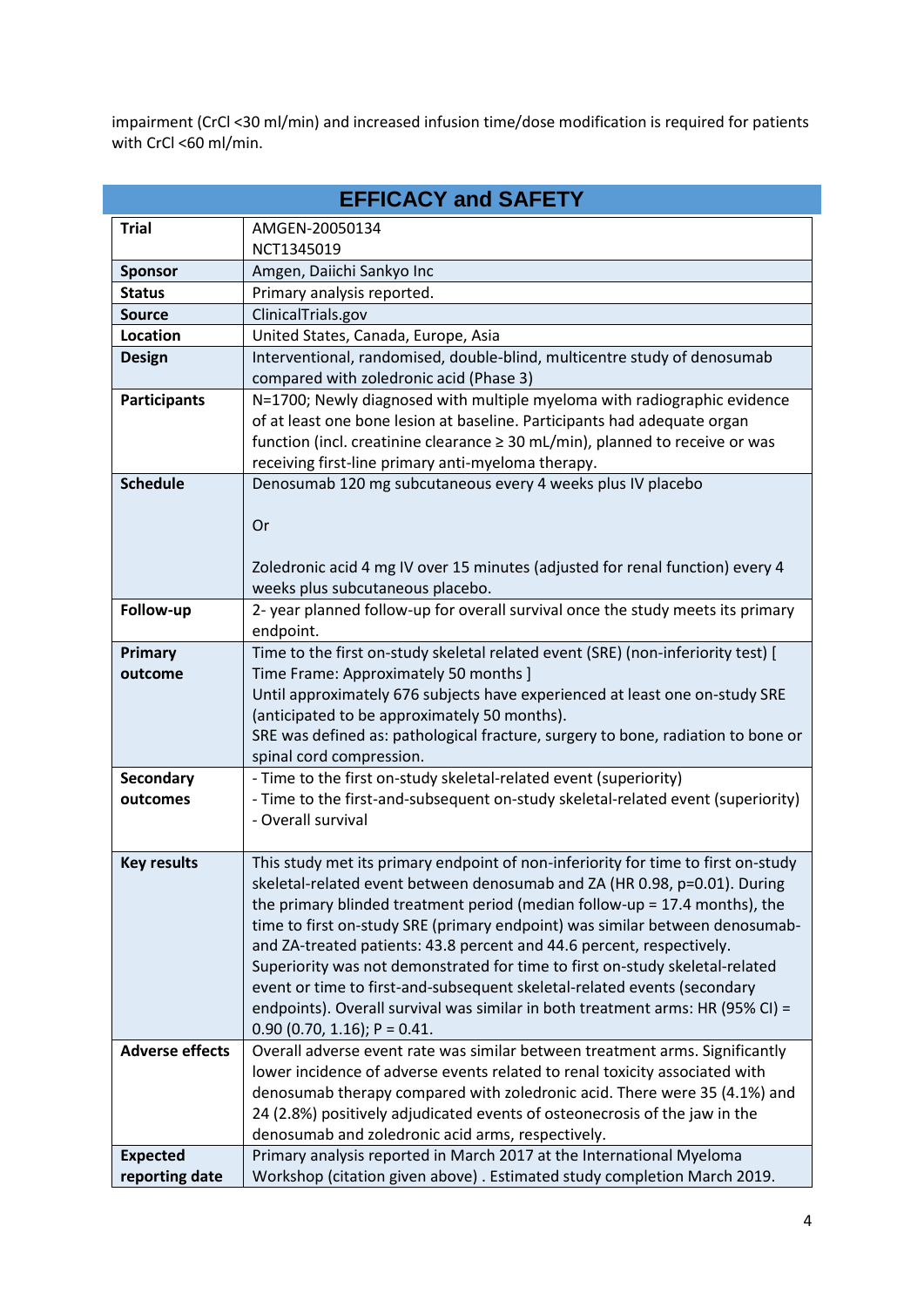| <b>Trial</b><br><b>Sponsor</b>      | 05-1166<br>20050134<br>AMGEN-20050134<br>FHCRC-2082.00<br>MDACC: 2005-0831<br>NCT00259740<br>NCT00337363<br>TrialTroveID-039743<br>Amgen, Daiichi Sankyo, National Institutes of Health/National Cancer Institute                                                                                                                                                                                                                                                                                                                                                                                                                                                          |  |  |
|-------------------------------------|----------------------------------------------------------------------------------------------------------------------------------------------------------------------------------------------------------------------------------------------------------------------------------------------------------------------------------------------------------------------------------------------------------------------------------------------------------------------------------------------------------------------------------------------------------------------------------------------------------------------------------------------------------------------------|--|--|
| <b>Status</b>                       | Completed<br>Trialtrove                                                                                                                                                                                                                                                                                                                                                                                                                                                                                                                                                                                                                                                    |  |  |
| Source of<br><b>Information</b>     |                                                                                                                                                                                                                                                                                                                                                                                                                                                                                                                                                                                                                                                                            |  |  |
| <b>Location</b>                     | Australia, North America, United States                                                                                                                                                                                                                                                                                                                                                                                                                                                                                                                                                                                                                                    |  |  |
| <b>Design</b>                       | Interventional Study Design, Non-Randomized, Safety/Efficacy, Single Group,<br>Open Label, Single-arm Two-cohort Proof of Concept                                                                                                                                                                                                                                                                                                                                                                                                                                                                                                                                          |  |  |
| <b>Participants</b>                 | N= 96. Aged > or = 18 years. Patients with relapsed or plateau-phase multiple<br>myeloma (>0.5 g/dL) as determined by special blood tests ECOG 0 or 1.                                                                                                                                                                                                                                                                                                                                                                                                                                                                                                                     |  |  |
| <b>Schedule</b>                     | Denosumab: 120mg administered subcutaneously on study days 1, 8, 15 and<br>every 28 days thereafter. Each dose will be administered in two separate<br>injections of 60mg (1.0mL) each. Patients undergo blood collection periodically<br>during study for pharmacologic and biomarker correlative studies.<br>All patients enrolled into the study will get drug denosumab, and supplements<br>of calcium and vitamin D as part of the study.<br>ASH 2007: Patients were given subcutaneous injections of denosumab 120mg<br>monthly with additional loading doses on days 8 and 15 of month 1. Patients<br>were instructed to take calcium 500mg and Vit D 400 IU daily. |  |  |
| Follow-up                           | After completion of study treatment, patients are followed every 3 months for<br>up to 5 years.                                                                                                                                                                                                                                                                                                                                                                                                                                                                                                                                                                            |  |  |
| Primary<br><b>Outcomes</b>          | To estimate the objective response rate in patients with relapsed or plateau-<br>phase multiple myeloma.                                                                                                                                                                                                                                                                                                                                                                                                                                                                                                                                                                   |  |  |
| <b>Secondary</b><br><b>Outcomes</b> | Overall response rate and the CR rate in these patients. Overall safety profile<br>of denosumab, in terms of adverse events, antibody formation, and survival in<br>these patients. Time to disease progression. Duration of response. First<br>occurrence of a skeletal-related event. Progression-free survival, the effect of<br>denosumab on bone turnover markers, myeloma- associated biomarkers, and<br>myeloma cells by immunohistochemistry. Measure serum through levels of<br>denosumab in these patients. Effect of denosumab on patient reported<br>outcomes.                                                                                                 |  |  |
| <b>Key Results</b>                  | No subjects in either cohort met the protocol-defined objective response<br>criteria of complete response (CR) or partial response (PR), but denosumab<br>effectively inhibited the RANKL pathway regardless of previous exposure to<br>bisphosphonates, as evidenced by suppressed levels of bone turnover marker,<br>serum C-terminal telopeptide of type 1 collagen (sCTx). Eleven (21%) subjects<br>who relapsed within 3 months before study entry maintained stable disease<br>for up to 16.5 months. Nineteen (46%) subjects with plateau-phase myeloma<br>maintained stable disease for up to 18.3 months.                                                         |  |  |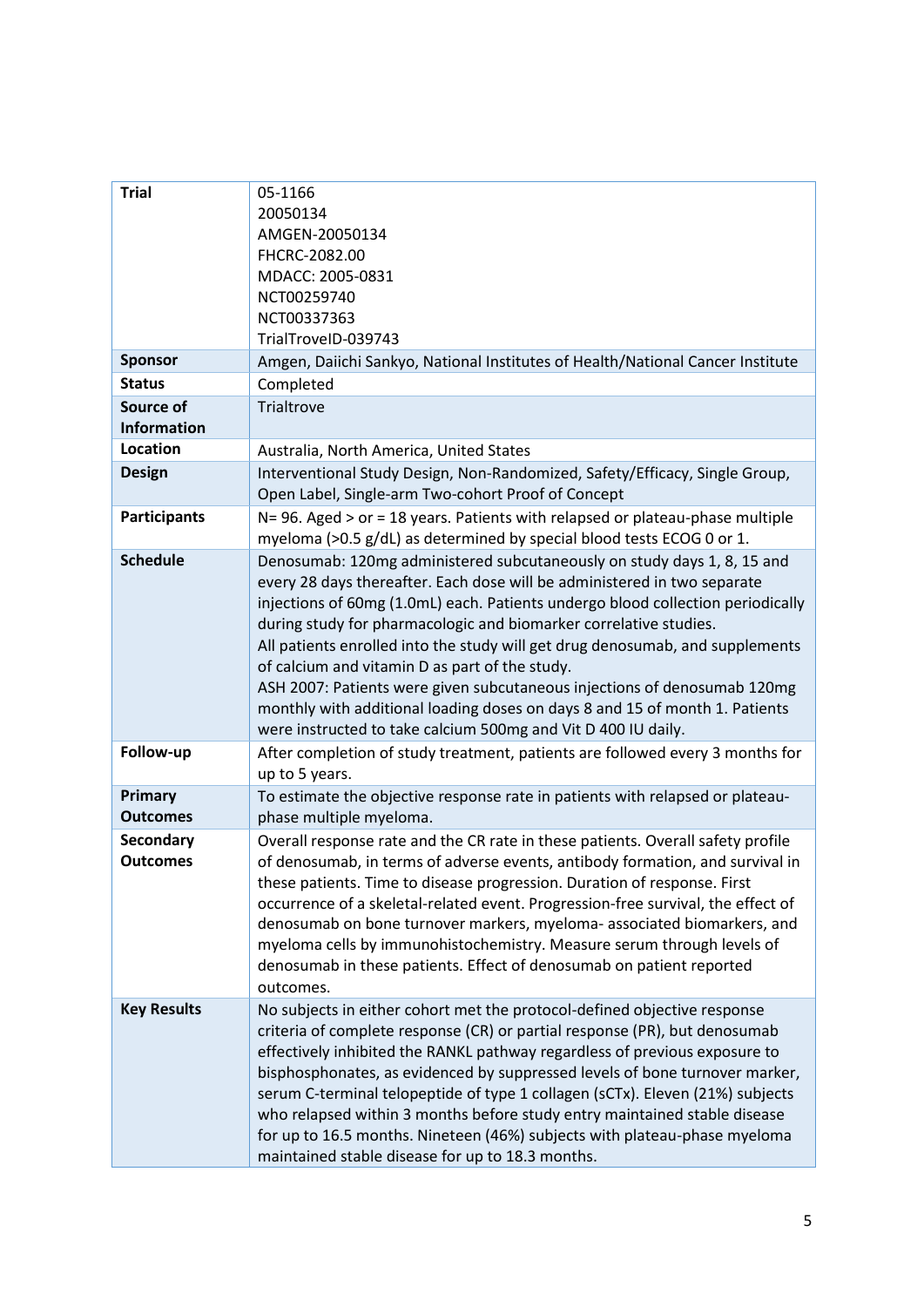| <b>Adverse effects</b><br>(AEs)   | The AE profile for denosumab and its dosing schedule in these populations was<br>consistent with that for advanced cancer patients receiving systemic therapy.<br>Additional controlled clinical studies of denosumab in subjects with both<br>relapsed and plateau-phase MM are warranted. |
|-----------------------------------|---------------------------------------------------------------------------------------------------------------------------------------------------------------------------------------------------------------------------------------------------------------------------------------------|
| <b>Expected</b><br>reporting date |                                                                                                                                                                                                                                                                                             |

| <b>Trial</b>                        | 15-571<br>NCT02833610<br>TrialTroveID-282410                                                                                                                                                                                                                 |
|-------------------------------------|--------------------------------------------------------------------------------------------------------------------------------------------------------------------------------------------------------------------------------------------------------------|
| <b>Sponsor</b>                      | Amgen, Massachusetts General Hospital                                                                                                                                                                                                                        |
| <b>Status</b>                       | Open                                                                                                                                                                                                                                                         |
| Source of<br><b>Information</b>     | Trialtrove                                                                                                                                                                                                                                                   |
| Location                            | <b>United States</b>                                                                                                                                                                                                                                         |
| <b>Design</b>                       | Interventional Study Design, Safety/Efficacy, Single Group, Open Label,<br>Treatment, Single-arm                                                                                                                                                             |
| <b>Participants</b>                 | Patients with symptomatic multiple myeloma renal insufficiency. N=55                                                                                                                                                                                         |
| <b>Schedule</b>                     | Arms: Experimental: Denosumab injection patients will be administered<br>Denosumab Q4W at a pre-determined dose for 12 cycles. Denosumab Q4W is<br>administered by subcutaneous injection.                                                                   |
| Follow-up                           | Not reported.                                                                                                                                                                                                                                                |
| Primary<br><b>Outcomes</b>          | Possible treatment for the consequences of multiple myeloma with renal<br>insufficiency. Safety and tolerability of denosumab in MM participants, by<br>studying drug interactions with different parts of the body. Percent change of<br>sCTX Levels.       |
| <b>Secondary</b><br><b>Outcomes</b> | Percent change in bone mineral density. Percent change in uNTX levels.<br>Subject incidence of hypocalcemia. Subject incidence of occurrence of<br>documented SRE at 12 months. Subject incidence of AEs. Percent Change in<br><b>Bone Turnover Markers.</b> |
| <b>Key Results</b>                  | Not reported.                                                                                                                                                                                                                                                |
| <b>Adverse effects</b><br>(AEs)     | Not reported.                                                                                                                                                                                                                                                |
| <b>Expected</b><br>reporting date   | <b>Estimated Study Completion Date October 2023</b>                                                                                                                                                                                                          |

# **ESTIMATED COST and IMPACT COST**

# **IMPACT – SPECULATIVE**

# **IMPACT ON PATIENTS and CARERS**

 $\square$  Reduced mortality/increased length of survival  $\square$  Reduced symptoms or disability